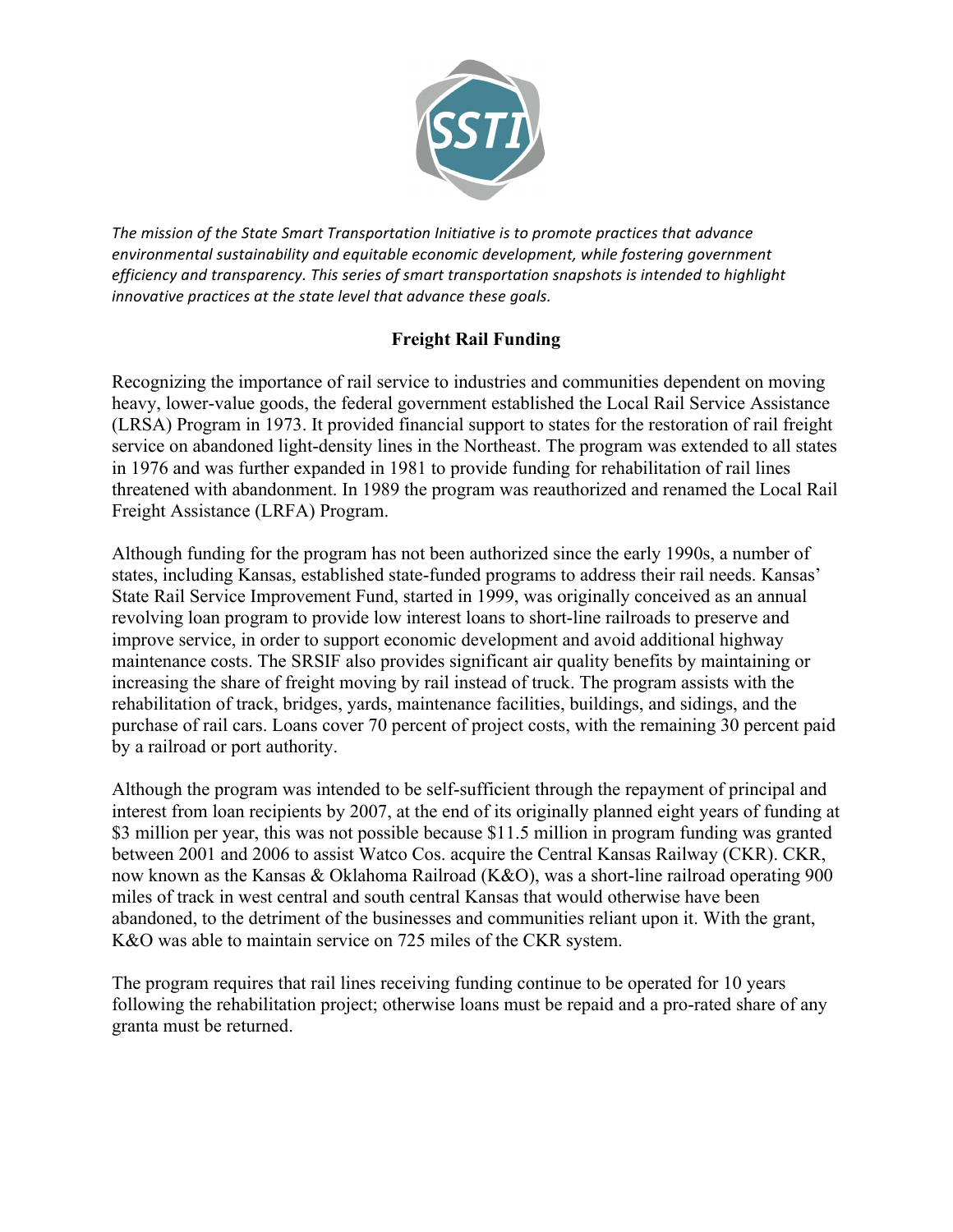According to a 2005 study analyzing the efficacy of the State Rail Service Improvement Fund, the program has enabled higher train speeds on short line railroad track, reduced derailments, extended the service life of existing rail lines, and improved capacity in rail yards.

The operational benefits accruing to shippers from rail rehabilitation projects during the first six years of the program are shown in Table 1. Based on these operational benefits, the benefit-cost ratio of the program was found to be nearly 9 to 1. The benefit-cost ratios based on the KDOT application approval formula, which is based on the FRA's LRFA Program benefit-cost analysis guidelines, yields much higher B/C ratios because it assumes that without the individual project, the line would have been abandoned.

| Railroad                                                                  | <b>Total Annual</b><br><b>Operational</b><br><b>Benefits</b> | <b>Total Operational</b><br><b>Benefits - 10 Year</b><br><b>Present Value</b> | Project<br><b>Capital Cost</b> | <b>Benefit/Cost Ratio</b><br>(based on operational Ratio (based on<br>improvements) | <b>KDOT Benefit/Cost</b><br>abandonment) |
|---------------------------------------------------------------------------|--------------------------------------------------------------|-------------------------------------------------------------------------------|--------------------------------|-------------------------------------------------------------------------------------|------------------------------------------|
| Boothill & Western                                                        | \$9,720                                                      | \$78,838                                                                      | \$616,370                      | 0.13                                                                                | 4.13                                     |
| V&S Railway Inc.                                                          | \$192,000                                                    | \$1,557,292                                                                   | \$332,753                      | 4.68                                                                                | 2.11                                     |
| Kansas Southwestern<br>Railways, L.L.C.                                   | \$182,674                                                    | \$1,481,652                                                                   | \$566,556                      | 2.62                                                                                | 23.67                                    |
| Kansas & Oklahoma<br>(K&O)                                                | \$6,296,234                                                  | \$51,068,101                                                                  | \$5,642,831                    | 9.05                                                                                | 18.46                                    |
| Kyle Railroad Company                                                     | \$6,447,877                                                  | \$52,298,058                                                                  | \$3,383,873                    | 15.45                                                                               | 36.44                                    |
| Nebraska Kansas<br>Colorado RailNet (NKC)                                 | \$473,628                                                    | \$3,841,548                                                                   | \$632,997                      | 6.07                                                                                | 12.91                                    |
| South Kansas &<br>Oklahoma (SKO)                                          | \$5,401,777                                                  | \$43,813,252                                                                  | \$5,218,566                    | 8.4                                                                                 | 54.68                                    |
| Johnson County Airport<br>Commission/Johnson<br>County Industrial Airport | \$94,200                                                     | \$764,046                                                                     | \$1,043,064                    | 0.73                                                                                | 10.1                                     |
| Total                                                                     | \$19,098,111                                                 | \$154,902,788                                                                 | \$17,437,009                   | 8.88                                                                                | 31.44                                    |

Table 1. Operational Benefits Operational Benefits - Shipper Cost Savings

Source: *Review of the Kansas Railroad Rehabilitation Program*, Kansas Department of Transportation (2005).

The benefits accruing to shippers as a result of the grant provided to Watco for its purchase of the CKR, based on 2004 commodity volumes, are shown in table 2.